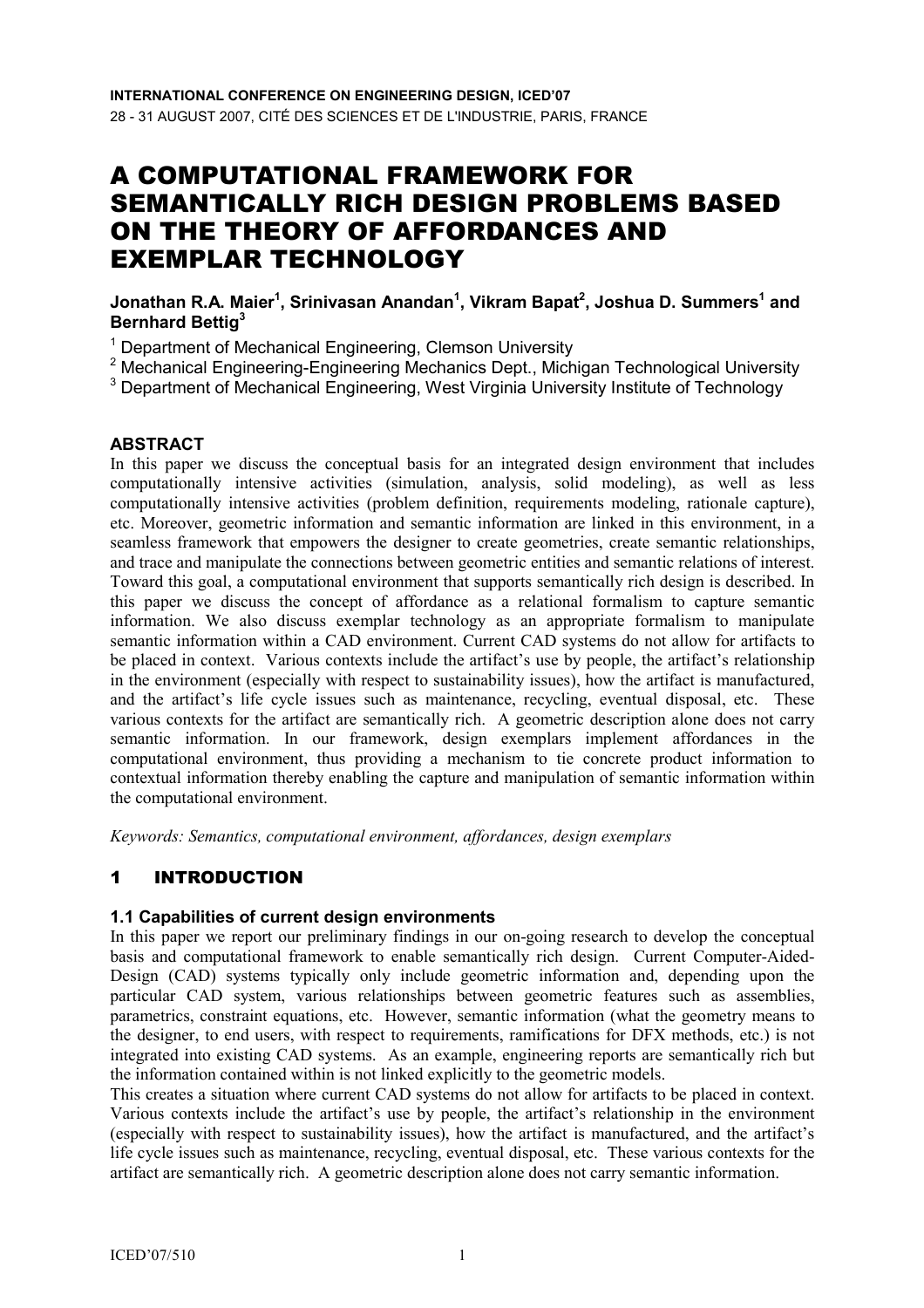#### 1.2 Literature Review

The semantic nature of design problems has been studied for nearly three decades [1]. The engineering information that is used comes from many sources and in many forms: Specifications, Proposals, Milestone Design Reports, Engineering Reports, Process Descriptions, Bill of Materials, or CAD/CAM/CAE models. All of this information is now maintained electronically, usually in databases from which it is available almost anywhere worldwide, at almost every manufacturing company and similar information is maintained in the service industry. However, most of this information is currently only available in human-readable terms. Currently there are international efforts to standardize how semantic information is represented. For example, the semantic web built on the world-wide web is intended to allow publishing information in a computer-interpretable way [2, 3]. Essentially the Semantic web is based on storing information as assertions similar to subject-verbobject phrasing in a natural language sentence. However, the information is in a computerinterpretable form of thing-property-value where the allowable values for each of these arguments is dictated by an XML schema also published on the web. Once the semantic web is in place it should be possible to create queries that are answered by automatically searching for integrated bits of knowledge from all over the web. In a similar effort, Microsoft is working to incorporate semantic information in their word processor application where certain information, such as names or addresses, can be tagged in the document using "smart tags", thereby supporting actions that are normally performed in other applications. Product Data Management (PDM) software such as NX3 by Unigraphics [4] and Wildfire by Parametric Technology Corporation [5] also allow creating "smart models" in which information can be associated with objects such as parts, features, and geometric primitives in the form of property-value in which property is a text string and value can be a numeric value, a Boolean value (true/false), or a text string.

In non-engineering contexts, the semantic modeling approach has been used in diverse domains to intelligently access multi-media content [6, 7], crystolographic data [8], and semantically rich medical knowledge [9, 10]. In engineering, work has been done to provide a semantically rich integration from CAD to CAE analysis models [11]. The authors and others have investigated adding information about "ports" to component models to automate the assembly of models for design and analysis [12, 13]. A recent review of knowledge management tools, including non-expert systems for simply accessing/searching for information and expert systems for actually generating/optimizing designs, shows that most of the work does not address semantics [14]. In general Engineering is "cybertrailing" other fields that are embracing the cyber infrastructure [15]. This may be because of how heterogeneous engineering information can be, how complicated engineering information can be considering the complicated geometry that is designed, complicated engineering analyses (e.g., FEA and CFD), complicated interactions between systems, and the need to not only extract information but to do analyses and use analyses to synthesize designs.

Current research has focused on the issues of representing and extracting semantic knowledge and information used and generated during engineering design. However, little work appears in the literature specifically targeting *using* this semantic information to evaluate and synthesize designs, thereby driving the design process.

#### 1.3 Our vision for capabilities of a semantically rich design environment

Ultimately, the goal is to create an integrated design environment that includes not only the computationally intensive activities (simulation, analysis, solid modeling), but also the less computationally intensive activities (problem definition, requirements modeling, rationale capture). Moreover, geometric information and semantic information should be linked, in a seamless framework that empowers the designer to create geometries, create semantic relationships, and trace and manipulate the connections between geometric entities and semantic relations of interest. Toward this goal, a computational environment that supports semantically rich design is needed.

We envision that this will lead to a CAD environment enabling semantic information to be represented in a structured way, allowing the computer to use the semantic information directly to evaluate the product being designed, to detect conflicts between the design and its requirements, and to change automatically the design to be consistent with the requirements.

For this research we are utilizing the concept of affordance as a relational formalism to capture semantic information. We are also utilizing exemplar technology as an appropriate formalism to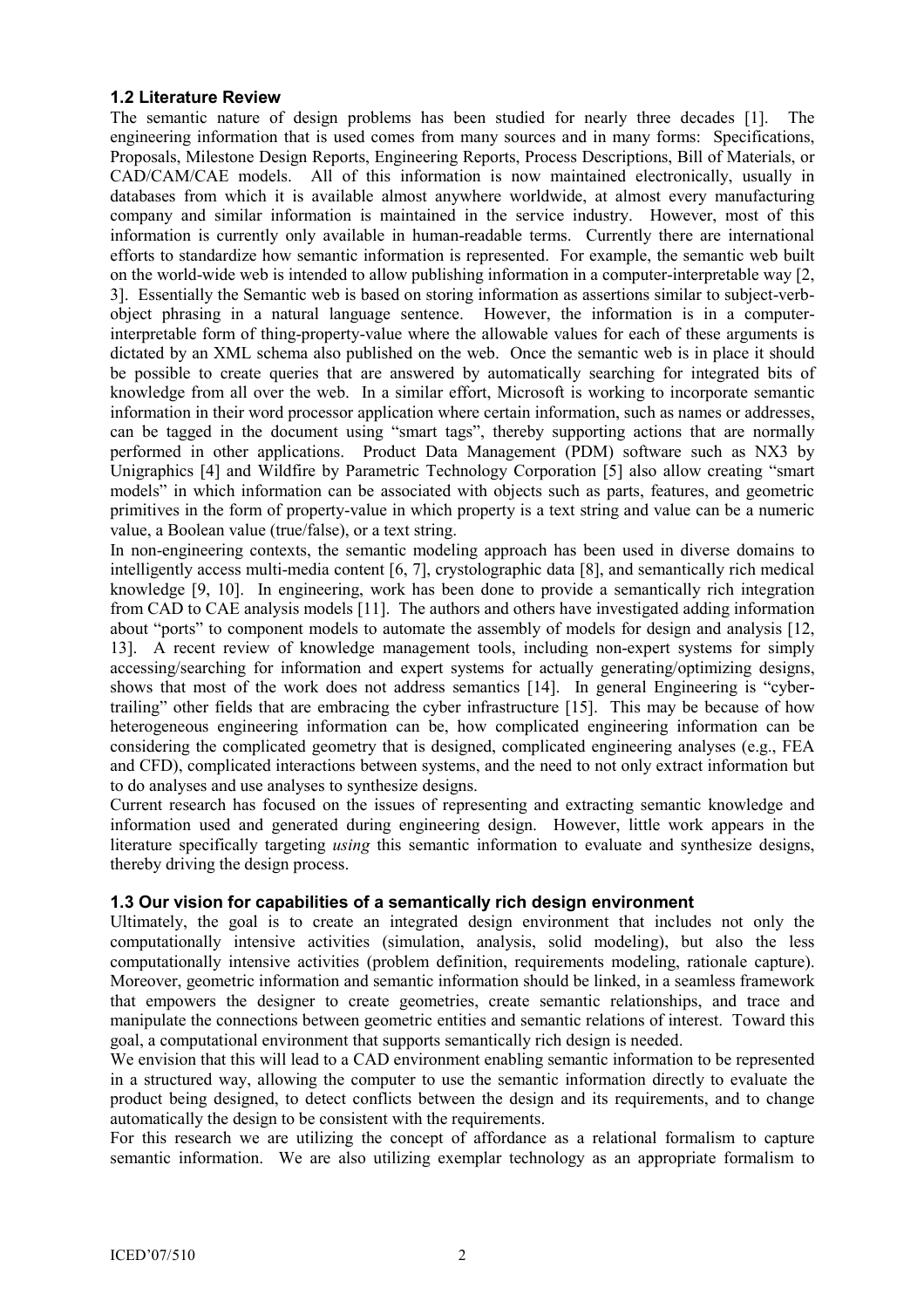manipulate semantic information within a CAD environment. These concepts are explained in more detail in the next two sections.

## 2 THEORETICAL BASIS: THE THEORY OF AFFORDANCES

The theory of affordances was originally proposed by the perceptual psychologist J.J. Gibson [16]. Since its introduction, the concept of affordance has been adopted as a useful formalism in diverse research areas including childhood development (cf., [17]), artificial intelligence (cf., [18]), industrial design (cf., [19, 20]), human-computer-interaction (cf., [21-24]), and most recently engineering design in a series of papers by the authors [25-29] which has also sparked some interest among other researchers (cf. [30, 31]). Briefly stated, an affordance is what one system (say, an artifact) provides to another system (say, a user, or even another artifact). Simple examples of affordances are that knobs afford turning, keyboards afford typing, and iron affords casting. The concept of affordance thus allows us to describe a broad array of semantically rich relationships that exist in design; relationships in and between designers, artifacts, and users. These relationships are shown in Figure 1, which depicts the Designer-Artifact-User (DAU) complex system [29].



Figure 1. Designer-Artifact-User (DAU) Complex System showing affordance relationships

The Designer-Artifact-User complex system has been elaborated in more detail in previous work by the authors [29]. An important result is that this formalism is also a Complex Adaptive System (CAS) following the same cycle as other CAS (cf., [32]). Within a DAU system, relationships between artifacts and users are described as artifact-user affordances (AUA) which indicate what uses the artifact provides to the user. As in all affordances, AUA can be either positive or negative, depending upon whether the potential behavior is beneficial or harmful to the user. Positive affordances must be designed into the artifact, while negative affordances must be designed against. Therefore, an important task for designers is to ascertain from users what positive affordances should be designed and what negative affordances must be designed against. Relationships in-between artifact subsystems are described as artifact-artifact affordances (AAA). These affordances describe what artifact behaviors are possible depending upon the structure of the artifact subsystems. Five general properties of affordances have been identified: complementarity, which says that an affordance exists between two or more subsystems, not in isolation; imperfection, which says that there is no such thing as a perfect affordance; *polarity*, which says that affordances can be either positive or negative;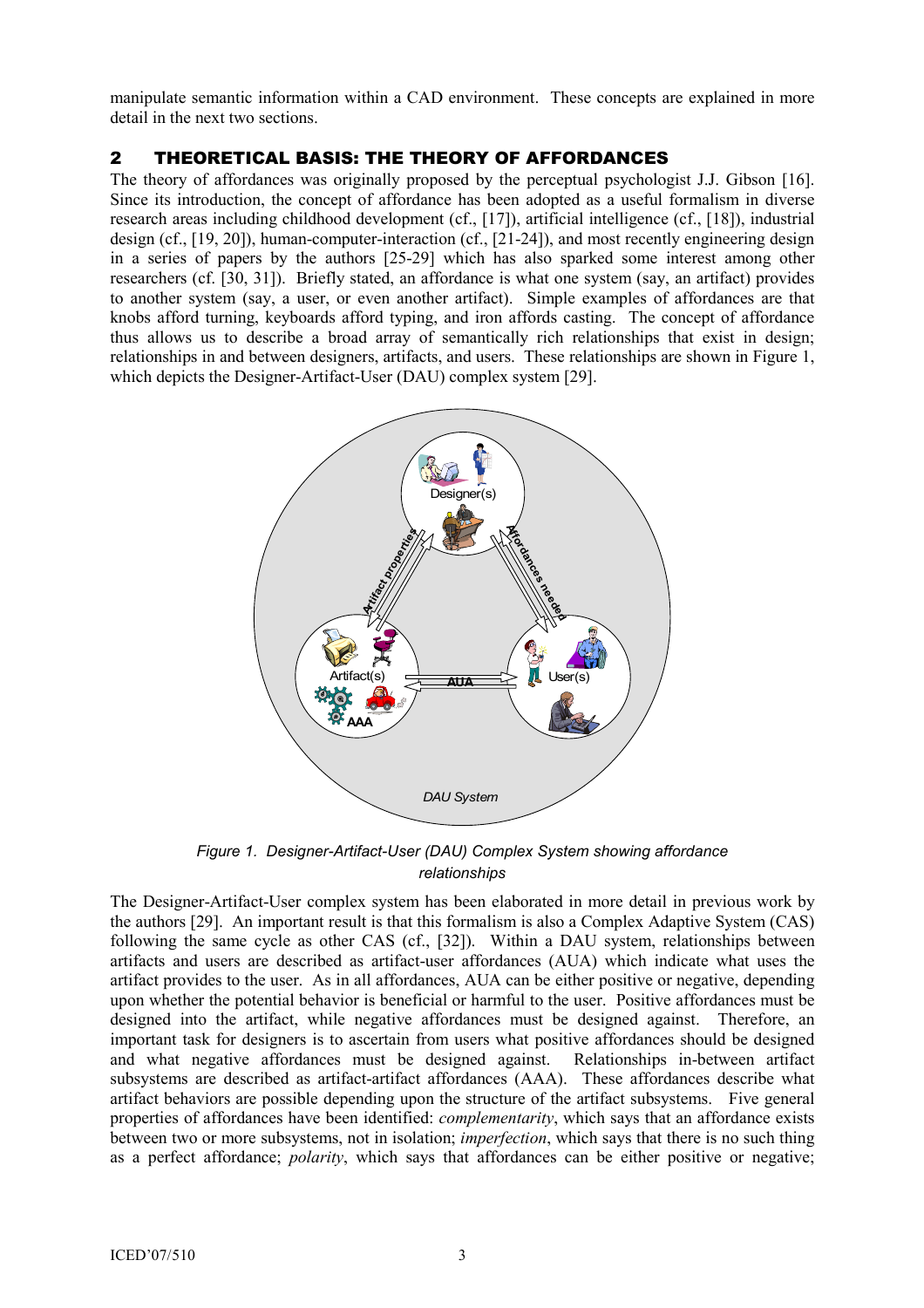multiplicity, which says that multiple affordances can be associated with a particular subsystem; and quality, which describes how well a particular behavior is afforded.

The central idea of Affordance Based Design is that design is the specification of a system structure that possesses certain desired affordances in order to support certain desired behaviors, but does not possess certain undesired affordances in order to avoid certain undesired behaviors. By changing the structure of a system, designers can change the system's affordances. The affordances, in turn, determine how the system can potentially behave. Designers define the structure of a system, and thus its affordances, and thus how not only the artifact will behave but also how the user will behave with the artifact.

The affordances of a computer monitor stand (see Figure 2) analyzed by the investigators in previous research [28] are shown in Table 2. The structure of the monitor stand determines, for example, whether it is strong enough to support a 21 inch monitor, whether it will be damaged by a monitor dropping on it, and whether it is usable and aesthetically pleasing. A diagrammatic representation of the information that could be required to ascertain whether these affordances are met is shown in Figure 3.



Figure 2. Conventional computer monitor stand

The state of the art in affordance based design, however, is still mostly theoretical. Limited methodological support is offered based upon the underlying theory (cf., [27]). The most pressing need therefore is to operationalize the theory and basic methods to enable designers to use affordances in practical design settings. Our research serves to meet this need by incorporating affordances into a semantically rich CAD environment.

| Priority | Positive Affordances:<br>(The artifact must afford)                                                                                                  | Negative Affordances:<br>(The artifact must NOT afford)                                                                 |
|----------|------------------------------------------------------------------------------------------------------------------------------------------------------|-------------------------------------------------------------------------------------------------------------------------|
|          | The use of up to a 21 inch (CRT) monitor;<br>A view of the monitor vertically as close as<br>possible to its height on the desk without a<br>PCDSMS. | Additional weight onto the laptop computer;<br>Interference to the portable computer and<br>docking station beneath it. |
|          | Access to buttons, levers, and ports on the PC<br>and docking station;<br>Human use; Manufacture.                                                    | Damage when a monitor is dropped from a<br>height of three inches on it;<br>Human injury / frustration.                 |
|          | Aesthetics; Improvement; Maintenance;<br>Retirement; Sustainability.                                                                                 | Product degradation.                                                                                                    |

Table 1. Hierarchical affordance structure for the monitor stand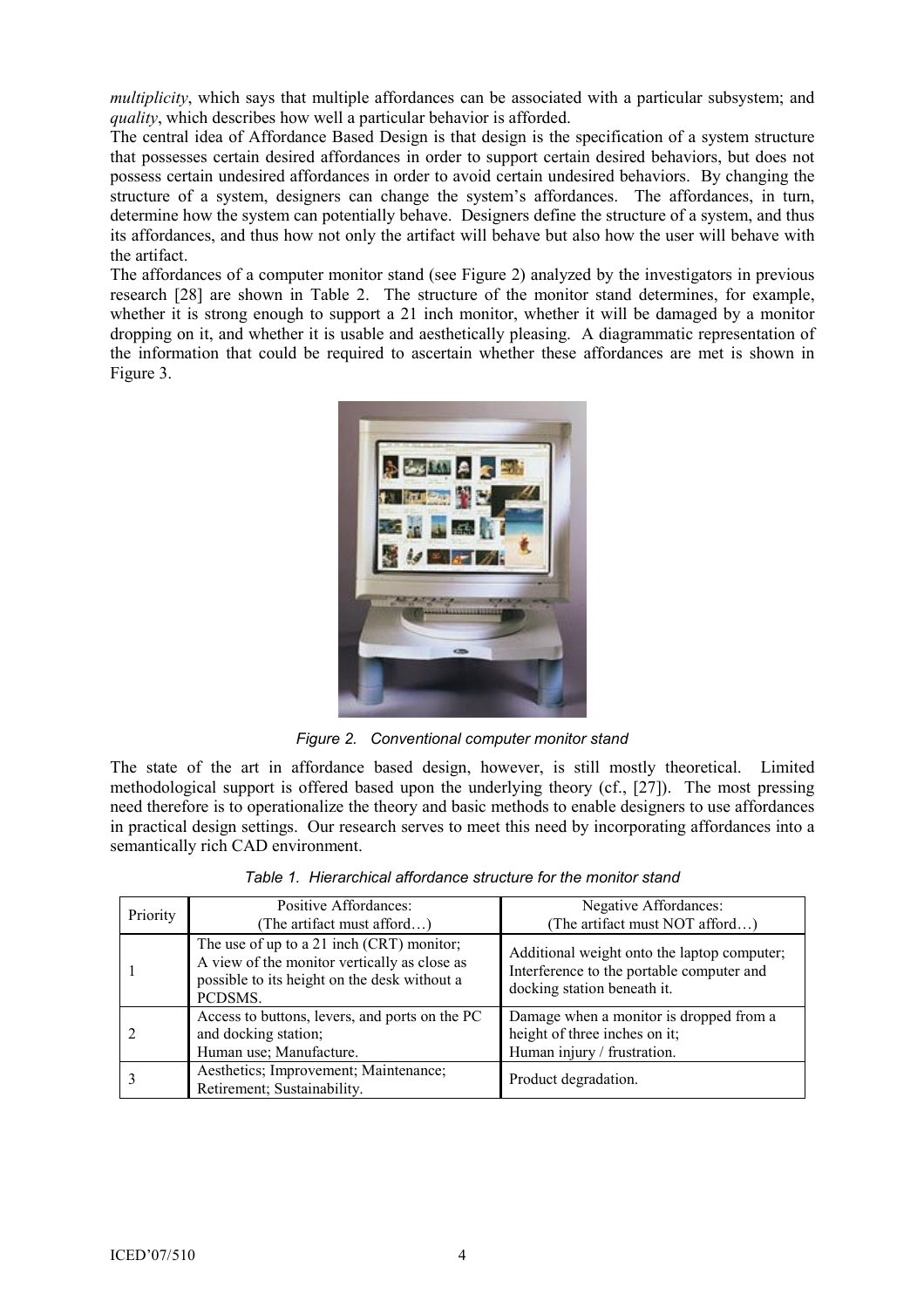

Figure 3. Artifact (computer stand) and user models related through the affordance of usability

## 3 COMPUTATIONAL BASIS: EXEMPLAR TECHNOLOGY

The design exemplar is a powerful, generic data structure co-developed by the authors to represent, verify, and manipulate geometric, algebraic, and physical design characteristics in design problems [33-35]. For example, designers, using exemplars, can find geometric properties (e.g., walls with a specific thickness) in CAD models and then change these properties as needed (e.g., the wall thickness from 0.1" to 0.5"). To this end, exemplars first represent design characteristics by defining the objects and relationships that must exist explicitly in the design model when the design has the given characteristic. The design exemplar is a conduit between the model of the artifact, here represented in a geometric CAD model, and these characteristics of interest.

As an example, the Designed Offset Faces exemplar (Figure 4) defines a characteristic in which there exist in the design model two faces (f1 and f2), that have been explicitly constrained by the designer to be offset from one another. In the graph, round nodes are used to represent objects and square nodes are used to represent relationships or constraints, which can be unary, binary, or n-ary. Once an exemplar has been defined, a pattern matching algorithm (e.g., [36]) can be executed to identify faces in the design that the designer has offset. The exemplar pattern can also contain sub-patterns that (a) repeat themselves in the design, (b) occur in alternative or optional ways, or (c) must not exist in the design.



Figure 4. "Designed\_Offset\_Faces" exemplar

A design exemplar can also describe objects and relationships that are implicit in the design product model. For example, Figure 5 shows an exemplar, "Offset\_Faces," in which two faces exist in the design that are implicitly offset. That is, they happen to be offset in the design, but are not directly being controlled to be so. To find instances of patterns with implicit relationships, pattern matching must be combined with solving and evaluating constraints. Specialized domain-specific solvers are called by a generic solving algorithm. Implicit objects and relationships are shown with non-filled shapes (circles/squares) and dashed lines in the exemplar graph.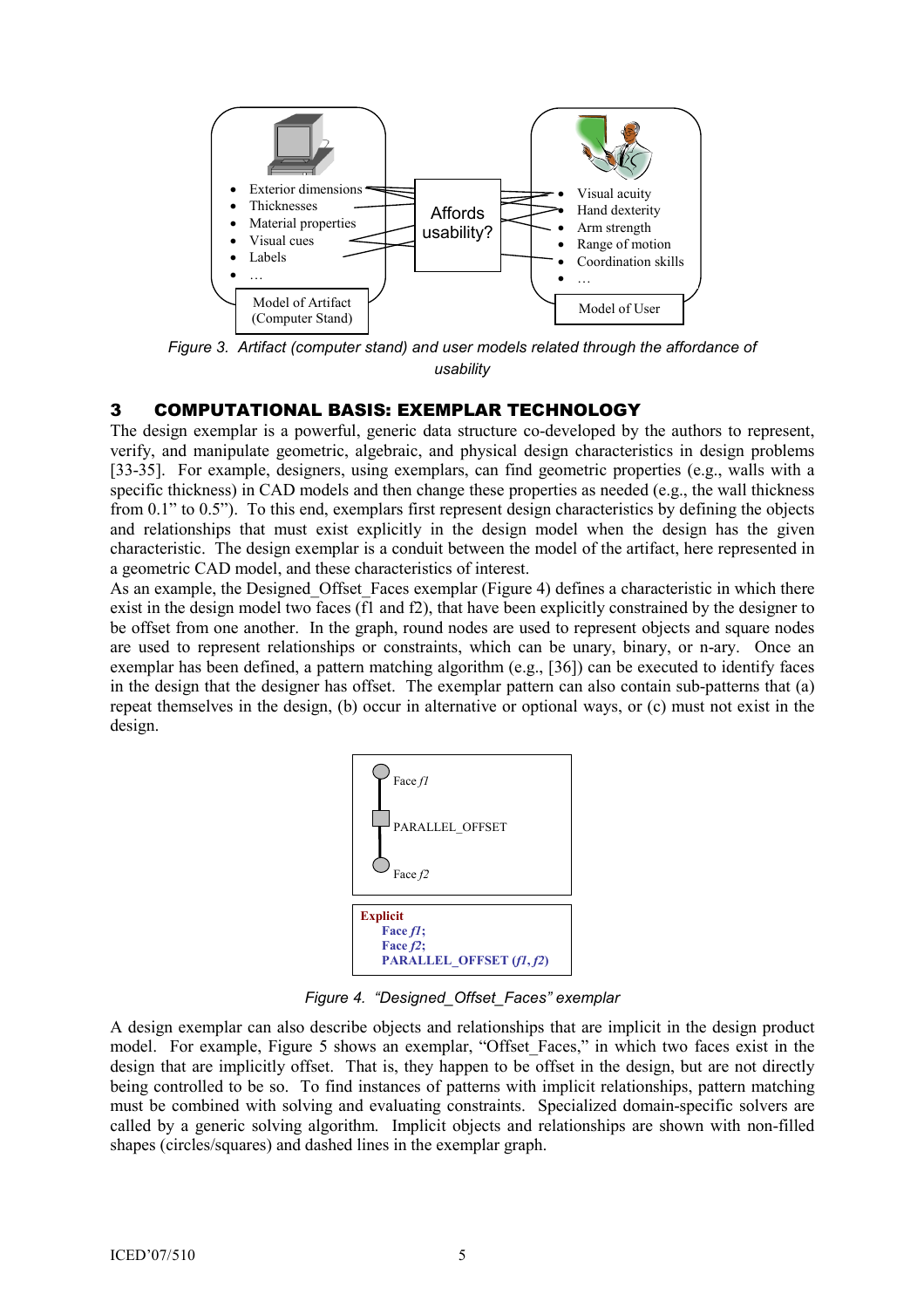

Figure 5. "Offset\_Faces" exemplar

Besides distinguishing explicit and implicit characteristics, a design exemplar also distinguishes what a design is like when it has the described characteristic and when it does not. For example, Figure 6 shows an exemplar distinguishing between faces that have been designed to be offset and those that have not. The "valid" and "invalid" parts of a design exemplar describe the two situations: valid, where the identified faces are explicitly designed to be offset, and invalid, where the identified faces are not explicitly designed to be offset. The "valid" and "invalid" parts enable modifying or enforcing a design characteristic in terms of both the existence of objects and relationships and the values of attributes. Modification can include changing values (e.g., modify hole diameters) or changing existence (e.g., add or delete holes).



Figure 6. "Complete\_Designed\_Offset\_Faces" exemplar

Figure 7 illustrates in textual format a more sophisticated exemplar we have used to identify faces that compose a "thin wall" for casting manufacturability analysis. The explanation of this exemplar is provided to illustrate the portions of the entity-relation sub-graphs that are used to verify different conditions required of the "thin wall" characteristic. Exemplars have been used in a variety of applications including feature recognition, modeling standard embodiment design procedures, design for manufacturing validation, as a query language and case-based reasoning [37-40]. So far, exemplar technology has been used for single task problems such as (i) identifying design objects with a given characteristic (e.g., undercut faces), (ii) evaluating design properties (e.g., length of a duct), (iii) validating designs (e.g., not too big), (iv) comparing two designs with respect to a characteristic (e.g., which model has greater surface to volume ratio), and (v) modifying a design (e.g., to have or not have a fillet).

While there are advantages of using the design exemplar, certain limitations do exist. First, the level at which exemplars are developed is extremely detailed. A second limitation is that the vocabulary of the design exemplar is limited to only geometric and parametric entities and relations that are solvable with constraint solving systems, thereby excluding more semantically focused vocabulary elements.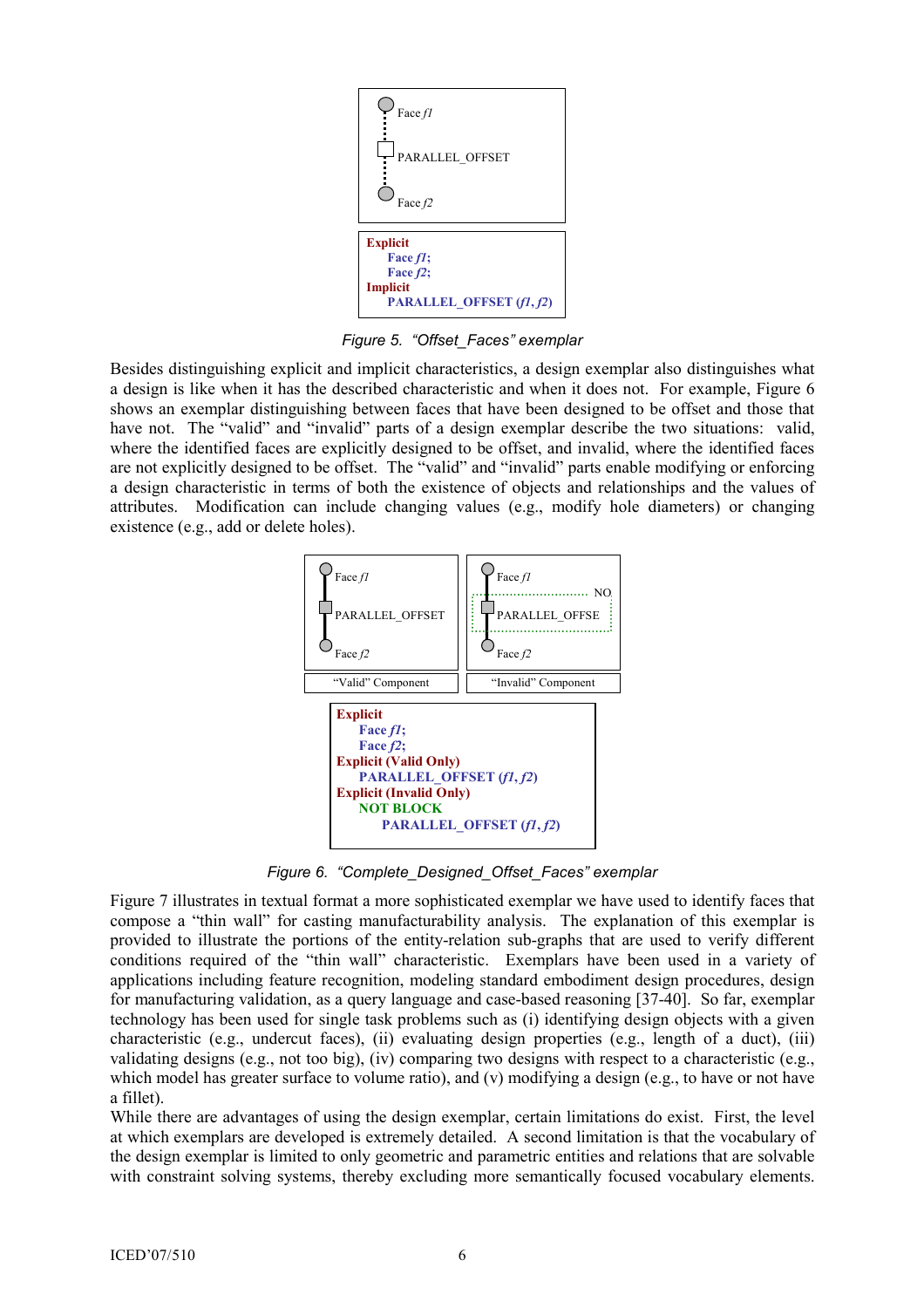Further, it is possible to create exemplars that have conflicting relations (face 1 and face 2 are both parallel and perpendicular). A final limitation is that the design exemplar must be actively employed by the designer to check the validity or modify a design model. Explicit: the middle plane lines which are not on the same loop for Explicit in artifact model the middle plane lines which are not on the same loop for Three planes, connected through two Three planes, connected through two Explicit in artifact model Solid Body; Plane First Surf; Plane Second\_Surf; Plane Top Surf; Line First Edge; Line Second\_Edge; Point First V1; Point First V2; Point Second V1; Point Second V2; BOUNDARY (Body, {First\_Surf, Second\_Surf, Top\_Surf}); BOUNDARY (First\_Surf {First\_Edge}); BOUNDARY (Second\_Surf {Second\_Edge}); BOUNDARY (Top\_Surf {First\_Edge}); BOUNDARY (Top\_Surf {Second\_Edge}); BOUNDARY (First\_Edge {First\_V1, First\_V2}); surfaces are facing opposite directions opposite directions surfaces are facing (CP): wall edge (CP): wall edge Constraint Problem Constraint Problem BOUNDARY (Second\_Edge {Second\_V1, Second\_V2}); Implicit: Vector "First\_Vec"; Vector "Second Vec"; Parameter "angle"; TC\_SURF\_NORMAL (First\_Vec, Body, First\_Surf); TC\_SURF\_NORMAL (Second\_Vec, Body, Second\_Surf); ANGLE (angle, First Vec, Second Vec); than 0.10 units surface is less EQUATION "eq\_1" (angle); than 0.10 units surface is less CP: dist. CP: dist. at top EQUATION "eq\_2" (angle); Parameter "thickness"; PARALLEL (First\_Edge, Second\_Edge);  $-$  at top DISTANCE (thickness, First\_Edge, Second\_Edge); Implicit (Valid Only): EQUATION "eq\_3\_1" (thickness); Ġ. vertices of the second edge) vertices of the second edge) the end vertices on one edge is between the CP: two edges are "overlapping" (one of Implicit (Invalid Only): the end vertices on one edge is between the EQUATION "eq\_3\_2" (thickness); two edges are "overlapping" (one of

Implicit:

Point "Between"; Line "*perpendicular*"; Parameter "dist\_1"; Parameter "dist\_2"; Parameter "dist<sup>7</sup>";

PERPENDICULAR (perpendicular, First\_Edge);

ID "thin wall" (First\_Surf, Second\_Surf, Top\_Surf);

eq 1: angle  $\leq$  190 degrees eq 2: angle  $> 170$  degrees eq  $3\,$  1: thickness  $\leq 0.10$ eq  $3\,2$ : thickness  $\geq 0.10$ eq 4: dist  $1 = dist\ 2 + dist\ 3$ 

INCIDENT (Between, perpendicular); INCIDENT (Between, Second\_Edge); INCIDENT (First\_V1, perpendicular); DISTANCE (dist 1, Second V1, Second V2); DISTANCE (dist 2, Second V1, Between); DISTANCE (dist 3, Between, Second V2); EQUATION "eq\_4" (dist\_1, dist\_2, dist\_3);

Figure 7: "Thin\_Wall" exemplar

for a "flim wall" are highlighted CP: three planes

"llaw nith" and are highlighted three planes

СP: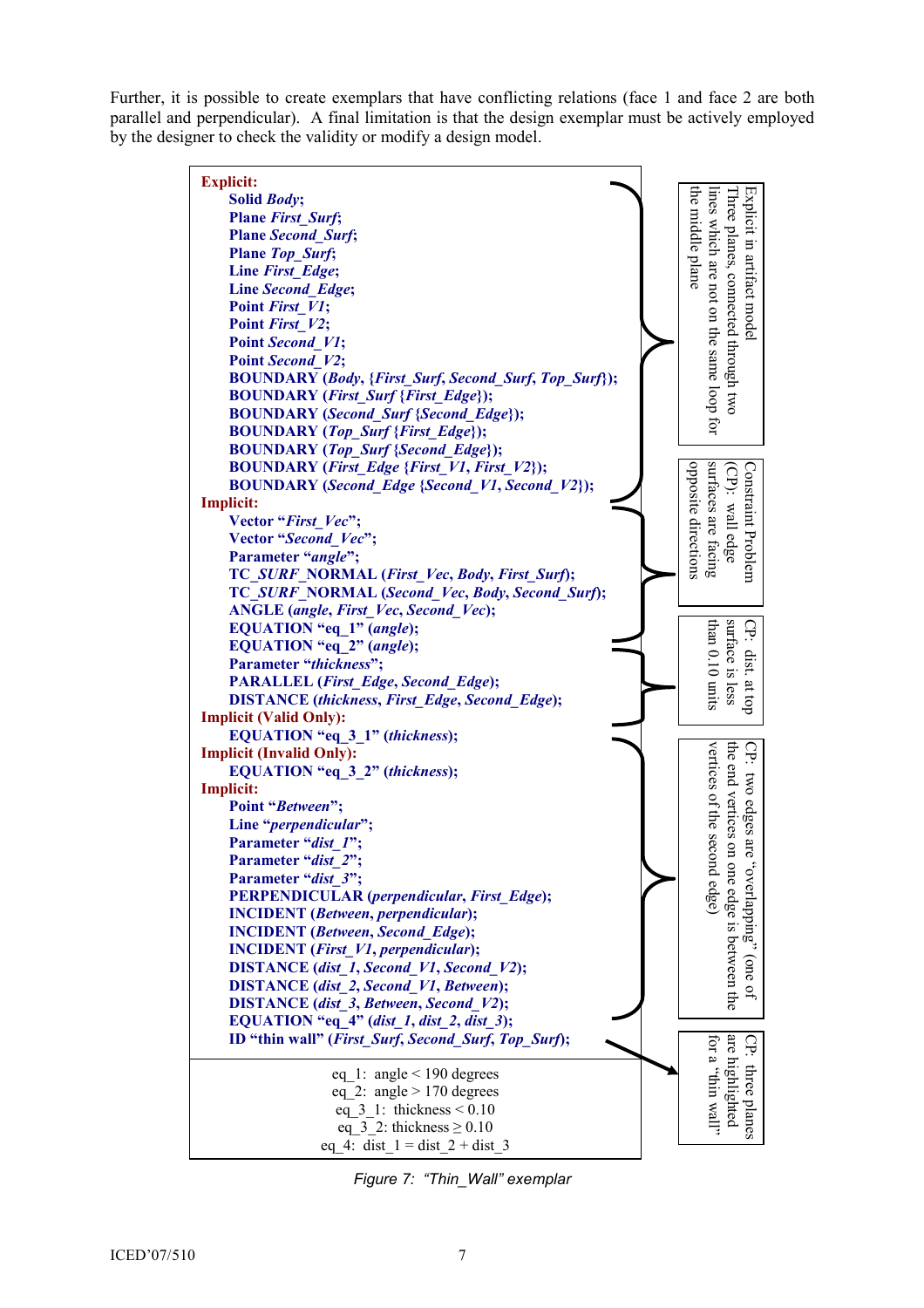# 4. NEW EXEMPLAR DATA STRUCTURES AND ALGORITHMS

The exemplar representation has been extended in three previous projects in an attempt to provide different levels of abstraction and usability of the design exemplar. First, exemplar networks have been introduced as a tool for assembling atomic exemplars (exemplar nodes) into more complex constructs, which in turn are compiled into a new integrated exemplar [39]. Secondly, the exemplar representation was extended to support logical connectives (AND, OR, NOT, XOR) thereby introducing a more flexible approach to defining characteristics of interest [38, 41]. Finally, a procedural representation has been developed for allowing exemplar developers the flexibility of sequencing distinct exemplars, chaining them based upon the results of their queries [42].

As mentioned earlier, user and artifact properties are necessary for defining artifact-artifact and artifact-user affordances. As an example, consider a scenario of holdability for a fully-abled user. In this case, a handle may be defined to have acceptable size range of 1" to 5". However, for elderly users, this definition should be replaced with one that defines a different size range, perhaps 3" to 5" based upon arthritic considerations. Many other affordances, and their defining exemplars, may also need to be replaced or updated when the user of the artifact (and hence the user's properties) is redefined.

Three possible avenues for supporting affordance specific exemplars have been identified:

- 1. Directory structure to hold related exemplars hierarchically according to artifact and user specific information
- 2. Create extensive sets of OR condition blocks to accommodate different artifact and user property values
- 3. Move beyond the current "valid/invalid" representation to include "valid in scenario A/valid in scenario B…"

The exemplar algorithm is based on the premise of forming a series of constraint problems to check the validity and to satisfy the desired value propagation. As such, sets of exemplars may be validated against each other to determine possible conflicts within their respective constraint problems. For example, one exemplar may determine that thin wall should be greater than 0.1" (casting requirement), while another exemplar may stipulate that the distance between two planes be set at 0.08" (size requirement). In this situation, these two exemplars could be determined to be in conflict based on their constraint problems. As there may be conflicting affordances (requirements) identified in the design problem, these conflicts may be elicited through the use of exemplar modeling of these affordances.

#### 5. MAPPING AFFORDANCES TO EXEMPLARS

In addition to investigating the different structuring of the exemplar as a tool for representing affordances, it is important to examine how or whether it is necessary to delineate between artifactartifact affordances and artifact-user affordances. Consider a design exemplar for representing a thin wall that has been developed to be used in determining a component's fixturability. This exemplar is a specific affordance between two artifacts: component and manufacturing process. Likewise, a thin wall exemplar can be authored to be used to define the affordance of holdability of a consumer product such as a power tool (the wall thickness of the handle should not make it too fragile). This second exemplar has the purpose of specifying an affordance between the artifact and the user. In this manner, the same general concept of fixturability or holdability can be captured in an exemplar. Figure 7 illustrated a simple thin wall exemplar that can be used to help define holdability.

When discussing the holdability of an artifact, several different characteristics must be considered. These characteristics are interdependent. First, the overall size of the artifact can impact the holdability. However, a larger size is allowed if there are handles for the artifact. Further, the strength of the object can be assessed as an issue in holdability. Something may be too fragile to hold, if it consists of several thin walls, for example. However, if these thin walls are re-enforced then, the strength increases and the holdability increases. Table 3 illustrates a few exemplars that may be combined to create a definition for holdability affordances. Applying the exemplars in each row affects (parametrically) the interpretation of the exemplars marked with "Changes meaning".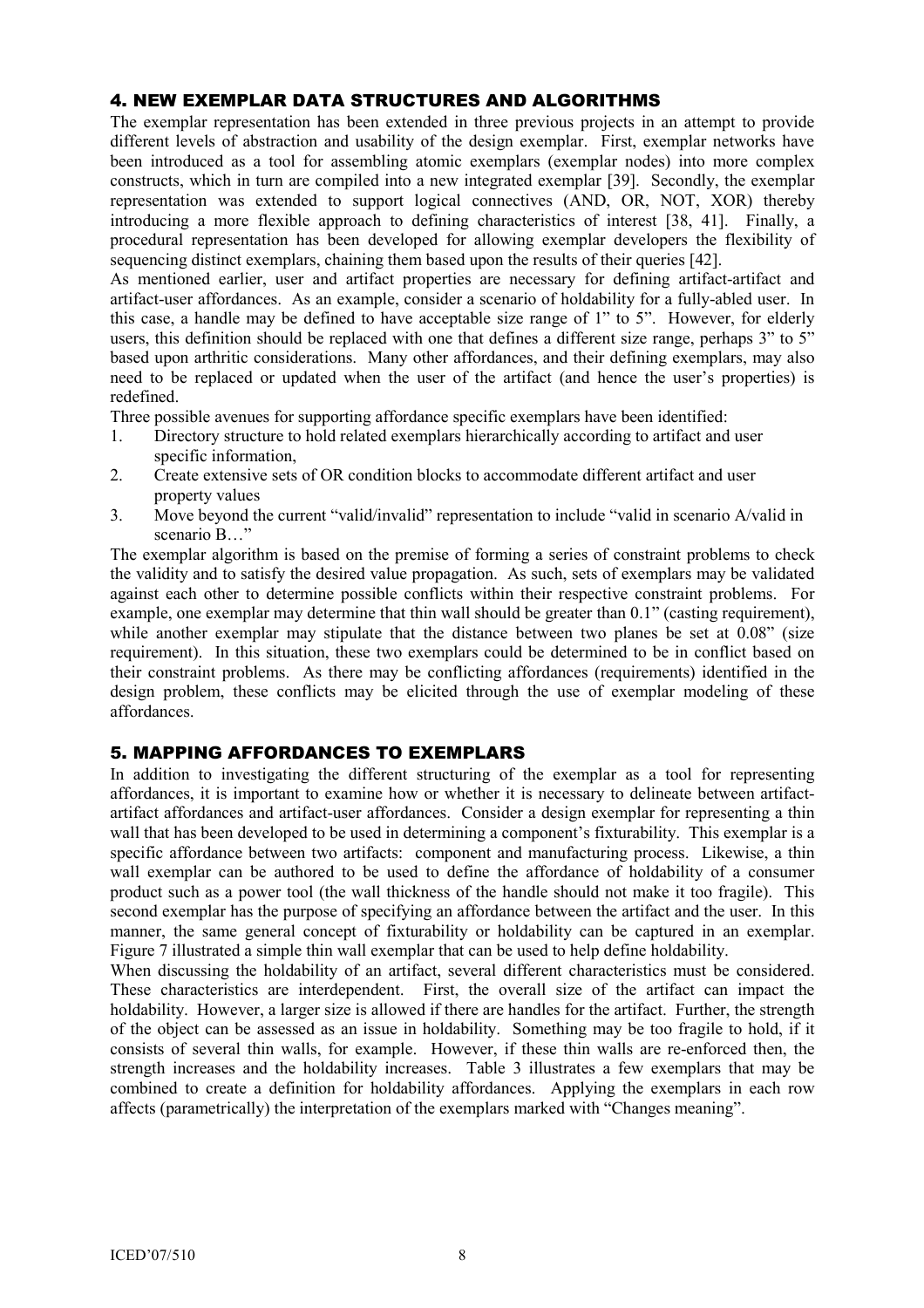|                                     | Thin Walls         | Large Size         | Existence of<br>Support Ribs | Sufficient<br>Handles | Existence of<br>Sharp Edges |
|-------------------------------------|--------------------|--------------------|------------------------------|-----------------------|-----------------------------|
| Thin Walls                          |                    |                    | Changes<br>meaning           |                       |                             |
| Large Size                          |                    |                    |                              | Changes<br>meaning    |                             |
| Existence of<br><b>Support Ribs</b> | Changes<br>meaning |                    |                              |                       |                             |
| Sufficient<br>Handles               |                    | Changes<br>meaning |                              |                       |                             |
| Existence of<br>Sharp Edges         |                    |                    |                              | Changes<br>meaning    |                             |

Table 2: Exemplars for the affordance of holdability

Five exemplars are defined for the holdability affordance: (1) check for the existence of thin walls based upon a defined value for "thin", (2) overall size of the design product, (3) existence of reinforcing ribs on the thin wall, (4) number of handles on the design product, and (5) existence of sharp edges on the design product. The defined value for "thin" in the first exemplar will decrease in value as the number of reinforcing ribs increases. In this manner, the structural strength of the part is maintained at an acceptable holdable level. Thus, the relationship between these two exemplars is inversely related as the meaning changes. In other words, the results from applying the exemplars in the rows will affect the affordances of the columns. On the other hand, the exemplars for overall size and number of handles are related. As the size increases, the number of required handles will increase to ensure that it is easier to hold. Thus, it is important to not just collect a set of exemplars that each represent a geometric characteristic (affordance) under a predescribed set of conditions, but it is also important to link these characteristics together so that they evolve and change as the design is modified. In this manner, composite models of the system of exemplars are required, not simply chaining of the exemplars (Figure 8).



Figure 8. Exemplar as a representation for checking artifact model variables for existence or value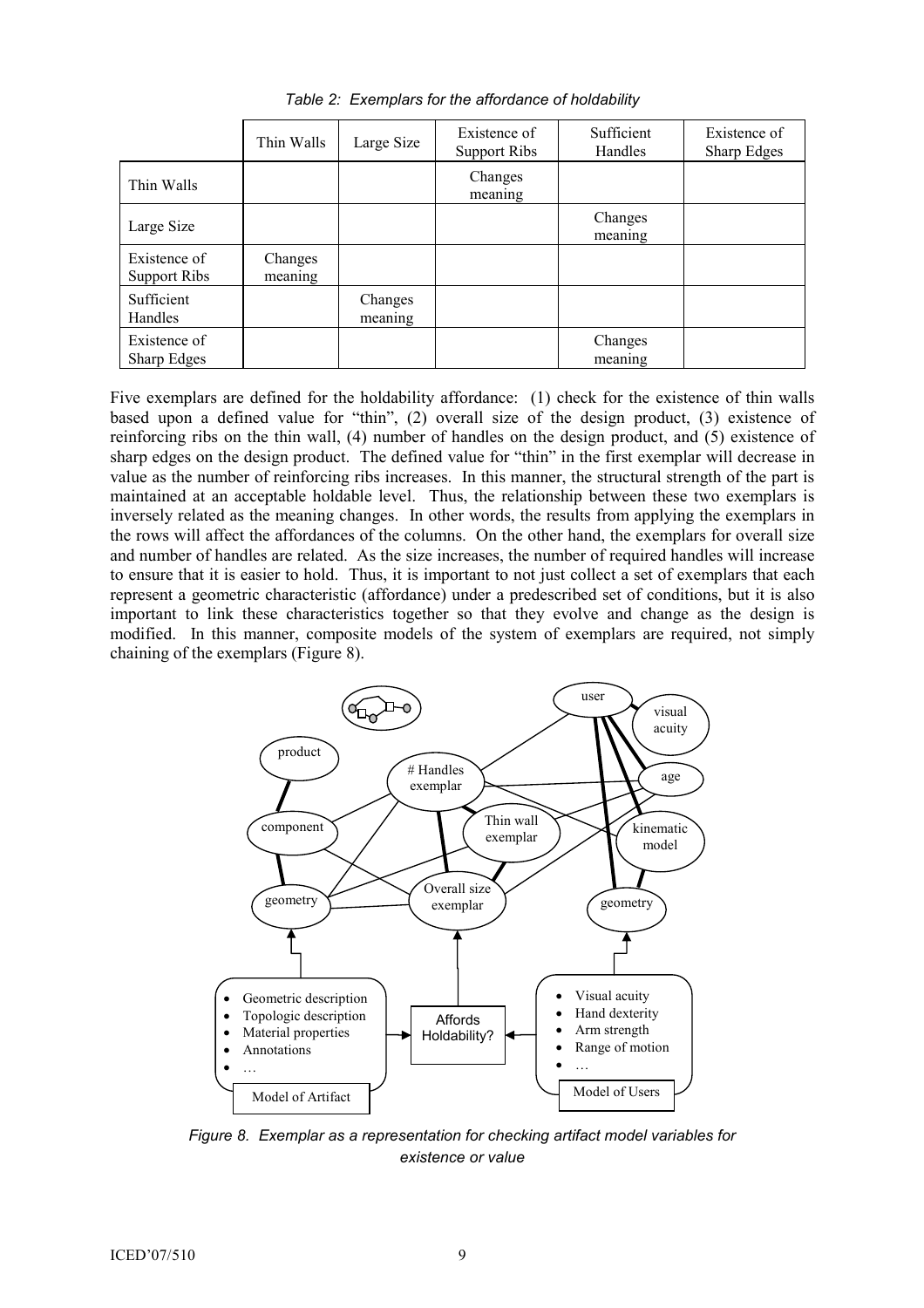The exemplar can be combined through logical connectives, such as AND, OR, NOT Blocks as seen in [38, 41], and also through sequentially linked production systems as has been recently developed at Clemson University [42].

# 6. CONCLUSIONS

In this paper we have discussed the conceptual basis for a computational framework to enable semantically rich design. Having thus established the vision, theory, and supporting technology for a semantically enabled computational environment, our current research is focused on identifying specific classes of semantic information to support and domains of interest, as reported in [43]. Our efforts so far have included analyses of patents, requirements, and student design reports. Actual implementation of the extended exemplar formalism to enable semantic design tasks remains as future work.

# 7. ACKNOWLEDGEMENTS

This work is supported by NSF grant # 0636407.

## **REFERENCES**

- [1] Bhaskar R. and Simon H. A. Problem Solving in Semantically Rich Domains: An Example from Engineering Thermodynamics, Cognitive Science, 1977, 1, 193-215.
- [2] Berners-Lee T. Semantic Web Roadmap. http://www.w3.org/DesignIssues/Semantic.html, accessed: Jan 29, 2006.
- [3] Berners-Lee T., Hendler J. and Lassila O. The Semantic Web A New Form of Web Content that is Meaningful to Computers will Unleash a Revolution of New Possibilities. Scientific American, May, 2001.
- [4] UGS. UGS Product Life Cycle Management Solutions. http://www.ugs.com, accessed: September, 2005.
- [5] PTC. PTC: Product Lifecycle Management (PLM) Sofware Solutions. http://www.ptc.com, accessed: January, 2006.
- [6] Wallace M., Athanasiadis T., Avrithis Y., Delopoulos A. N. and Kollias S. Integrating Multimedia Archives: The Architecture and the Content Layer. IEEE Transactions on Systems, Man, and Cybernetics, Part A: Systems and Humans, 2006, 36(1).
- [7] Parmar M. J. and Angelides M. C. Automatic Feature Extraction to an MPEG-7 Content Model, International Conference on Internet and Multimedia Systems and Applications, Honolulu, HI, 2005. pp. 448-53 (IMSA).
- [8] Mcmahon B. Semantically Rich Metadata in Crystallographic Publishing, EUNIS 2005 Leadership and Strategy in a Cyber-Infrastructure World, Manchester, UK, 2005 (EUNIS).
- [9] Klein M., and Aleksovski Z. Using Lexical and Logical Methods for the Alignment of Medical Terminologies, Lecture Notes in Artificial Intelligence, 2005, 3581: 241-5.
- [10] Siadat M. R., Soltanian-Zadeh H., Fotouhi F. and Elisevich K. Content-Based Image Database System for Epilepsy. Computer Methods and Programs in Biomedicine, 2005, 79(3): 209-26.
- [11] Bajaj M., Fulton R. and Peak R. Customizing Next-Generation Multidisciplinary Product Realization Frameworks, Design Engineering Technical Conferences, Chicago, IL, 2003, pp. 189-98 (ASME).
- [12] Singh P. and Bettig B. Port-Compatibility and Connectability-Based Assembly Design, ASME Journal of Computing and Information Science in Engineering, 2004, 4(3): 197-205.
- [13] Liang V. C. and Paredis C. A Port Ontology for Automated Model Composition", Winter Simulation Conference, 2003, New Orleans, LA (WSC).
- [14] Benson M. and Terpenny J.P. A Survey of Methods and Approaches to Knowledge Management in the Product Development Environment, Design Engineering Technical Conferences, Pittsburgh, PA, 2001 (ASME).
- [15] Regli W. EXchanging Cyber-Infrastructure Themes in Engineering Design Final Report, NSF EXCITED Workshop, Arlington, VA, 2005. (NSF).
- [16] Gibson J.J. The Theory of Affordances, in The Ecological Appraoch to Visual Perception, 1979 (Houghton Mifflin, Hopewell, NJ).
- [17] Gibson E.J. Perceptual Learning in Development: Some Basic Concepts. Ecological Psychology, 2000, 12(4): 295-302.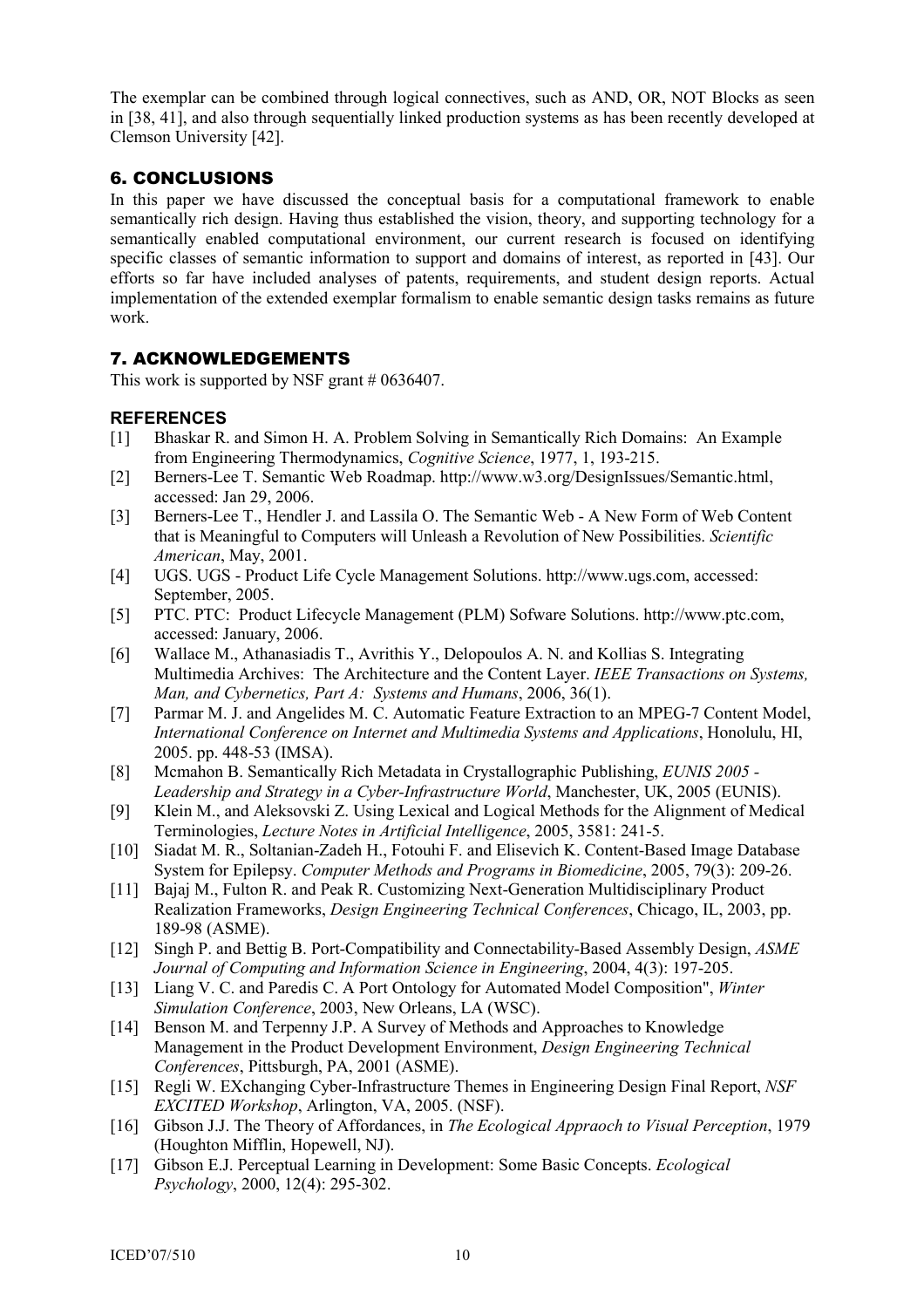- [18] Murphy R.R. Case Studies of Applying Gibson's Ecological Approach to Mobile Robots, IEEE Transactions on Systems, Man, and Cybernetics, Part A: Systems and Humans, 1999, 29(1): 105-11.
- [19] Norman D.A. The Design of Everyday Things, 1988, (Currency Doubleday, New York).
- [20] Norman D.A. Affordances, Conventions, and Design. Interactions, 1999, 6(3): 38-43.
- [21] Lintern G. An Affordance-Based Perspective on Human-Machine Interface Design. Ecological Psychology, 2000, 12(1): 65-9.
- [22] Hartson H.R. Cognitive, Sensory, and Functional Affordances in Interaction Design. Behavior and Information Technology, in press.
- [23] Gaver W.W. Technology Affordances, Proceedings of CHI'91, New Orleans, LA, pp.79-84 (ACM).
- [24] Flach J.M., Hancock P.A., Caird J.K. and Vicente K. The Ecology of Human-Machine Systems, 1995 (Lawrence Earlbaum, Hillsdale, NJ).
- [25] Maier J.R.A. and Fadel G. Affordance: The Fundamental Concept in Engineering Design Design Engineering Technical Conferences, Paper no. DTM-21700, Pittsburgh, PA, 2001 (ASME).
- [26] Maier J.R.A. and Fadel G. Comparing Function and Affordance as Bases for Design, *Design* Engineering Technical Conference, Paper no. DTM-34029, Montreal, Cananda, 2002 (ASME).
- [27] Maier J.R.A. and Fadel G. Affordance-Based Methods for Design, *Design Engineering* Technical Conferences, Paper no. DTM-48673, Chicago, IL, 2003 (ASME).
- [28] Maier J.R.A. and Fadel G. A Case Study Contrasting German Systematic Engineering Design with Affordance Based Design, *Design Engineering Technical Conferences*, Paper no. DTM-84954, Long Beach, CA, 2005 (ASME).
- [29] Maier J.R.A. and Fadel G. Understanding the Complexity of Design, in *Complex Engineered* Systems: Science Meets Technology, Braha, Minai and Bar-Yam (eds), 2006 (Springer, New York).
- [30] Galvao A.B. and Sato K. Affordances in Product Architecture: Linking Technical Functions and User Requirements, Design Engineering Technical Conferences, Paper no. DTM-84525, Long Beach, CA, 2005 (ASME).
- [31] Brown D.C. and Blessing L. The Relationship between Function and Affordance, *Design* Engineering Technical Conferences, Paper no. DTM-85017, Long Beach, CA, 2005 (ASME).
- [32] Gell-Mann M. Complex Adaptive Systems, in *Complexity: Metaphors, Models, and Reality,* Cowan, Pines and Meltzer (eds), 2004 (Addison-Wesley, New York).
- [33] Bettig B., Shah J.J. and Summers J.D. Domain Independent Characterization of Parametric and Geometric Problems in Embodiment Design, Design Engineering Technical Conferences, Paper no. DAC-14259, Baltimore, MD, 2000 (ASME).
- [34] Bettig B., Shah J.J. and Summers J.D. Geometric Exemplars: A Bridge Between AI and CAD, in From Knowledge Intensive CAD to Knowledge Intensive Engineering, Cugini and Wozny (eds), 2001 (Kluwer Academic Press, the Netherlands).
- [35] Summers J.D., Shah J.J. and Bettig B. The Design Exemplar: A New Data Structure for Embodiment Design Automation. Journal of Mechanical Design, 2004, 126(5): 775-87.
- [36] Joshi S. Feature Recognition and Geometric Reasoning for some Process Planning Activities, in Geometric Modeling for Product Engineering, Wozny, Turner and Preiss (eds), 1990 (Elsevier Science Publishers, North-Holland).
- [37] Venkatamaran S., Summers J.D. and Shah J.J. An Investigation of Integration of Design by Features and Feature Recognition, Feature Modeling and Advanced Design for Life Cycle Systems, Valenciennes, France, 2001 (IFIP).
- [38] Divekar A. and Summers J.D. Logical Connectives for a CAD Query Language: Algorithms and Verification, Design Engineering Technical Conferences, Paper no. CIE-57787, Salt Lake City, UT, 2004 (ASME).
- [39] Summers J.D. and Shah J.J. Exemplar Networks: Extensions of the Design Exemplar, *Design* Engineering Technical Conferences, Paper no. CIE-57786, Salt Lake City, UT, 2004 (ASME).
- [40] Summers J.D., Lacroix Z. and Shah J. J. Case-Based Design Facilitated by the Design Exemplar, International Conference on Artificial Intelligence in Design, Cambridge, UK, 2002, pp. 453-476 (Kluwer Academic Press).
- [41] Divekar A. and Summers J.D. Investigation of the Design Exemplar as a CAD Query Language,